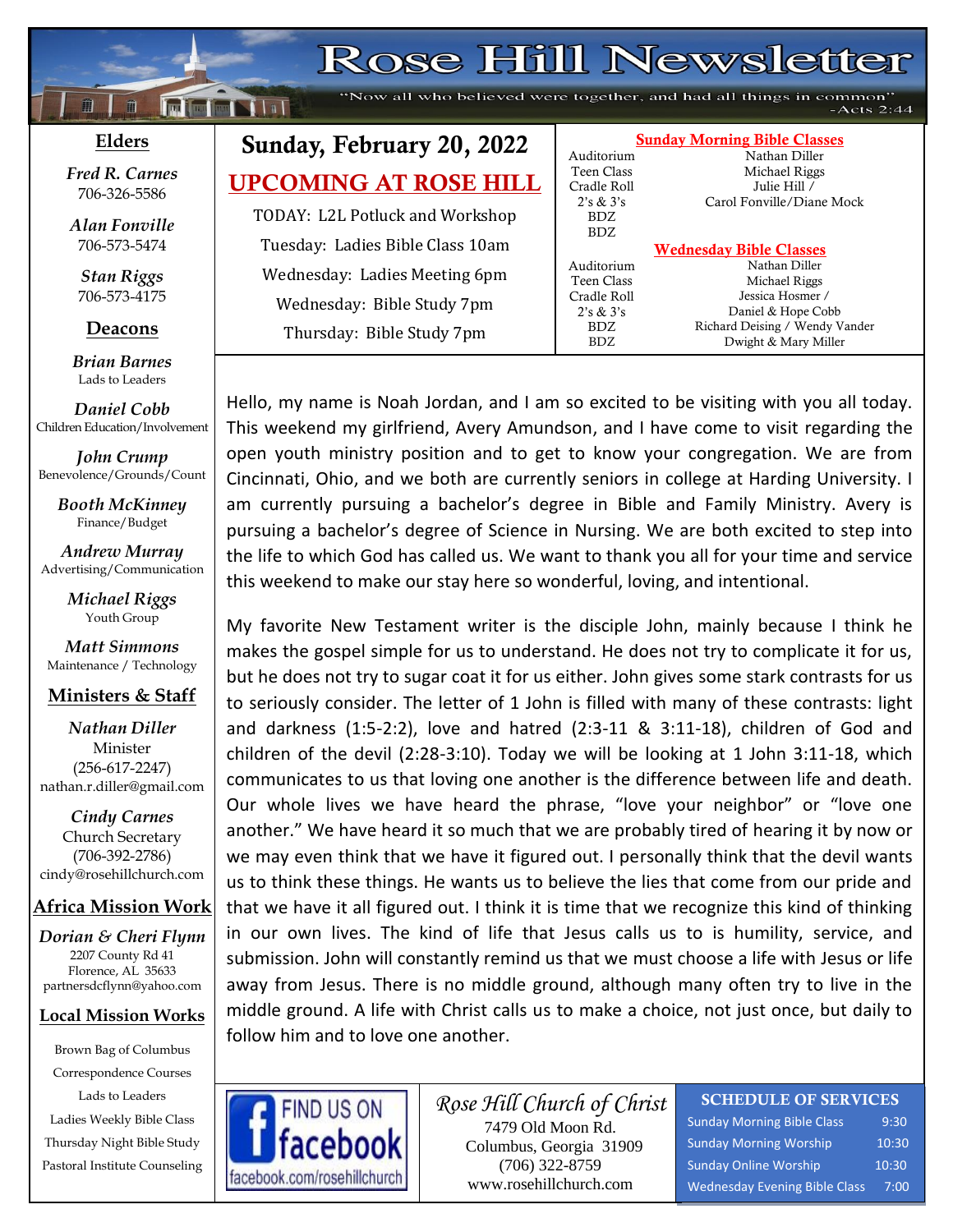## **PRAYER LIST – MEMBERS**

*\*Hope Cobb* was in a car accident. She is fine, just sore.

*\*Chad & Mary Jo Hargett* both have had surgery.

*\*Pat Taylor* is in rehab recovering from hip surgery.

*\*Rick Cox* will be starting chemo soon.

*\*Donna Greene* had surgery on her elbow and will be having surgery on the other elbow soon.

*\*Becky Rodgers* is recovering from foot surgery.

#### **Ongoing Health Issues***:*

*Larry & Margaret Stewart Pat Johnson Ron & Judy Mixon Anne Jones Craft, Mae Debbie Robison Billy McQuilton Jason Valero Lonnie & Pat Taylor Dorothy Roach Victoria Garrett*

### **PRAYER LIST – SHUT-INS**

*Craft, Jerry Jones, Anne Riggs, Carol*

*Burns, Chuck Campbell, Patricia*

#### **PRAYER LIST - FRIENDS & FAMILY**

*\*Carson* (1 month old grandson of Wendy & Tim Vander) had blood work done that showed abnormality and is having it redone. Pray for normal blood work.

*\*Jerry Ellis* (Andrew Ellis brother) is in ICU in Valdosta, GA with congestive heart failure.

*\*John Hiers, Sr.* (John Hiers dad) is in congestive heart failure.

*\*Brittany,* (Lacey Barnes sister-in-law) has a ruptured disc, bulging disk and sciatica and is in pain.

*\*Walter Rodgers,* (Billy Rodgers' brother) was admitted to the hospital in Boaz, AL with COVID.

*\*Landon Mims* (student of Amanda Simmons) is recovering from open heart surgery.

*\*Bill Nolen* (Cindy Carnes' dad) is having tests done on his heart.

*\*Barbara Churchwell* (Hope Cobb's mother) is cancer free.

*\*Jeanette Brooks* (Hope Cobb's grandmother) is in rehab.

*\*Ralph Bond* (Justin Bond's dad – Stan Riggs son-in-law) is recovering from having a kidney removed.

\**Lynn Baskin* (Mary Millers' cousin) is recovering from surgery for pancreatic cancer.

#### **CANCER:**

*\*Michael Johnston* (Misty Johnston's dad) has stage 4 lung cancer.

## **WORDS FOR THE WEEK**

John – Love - Life



# **PRAYER LIST - ARMED FORCES**

*Army, Ft. Benning:* Gabe Johnson Walt Johnson Ryan Franks Vincent Piombino *Other Duty Stations:* Justin Carnes - National Guard David Bryan – Italy David Corder - KY Cory Grizzard – TX

Hunter Howell – Ft. Campbell, KY

Congratulation to *Nathan & Sarah Diller!!!* They are the proud parents of a baby boy born on Thursday, February 17th. *Silas James* weighed 8 lbs, 5 oz, 21.5 inches long. Mommy, Daddy and baby are doing great!!!



\*Congratulations to *Austin & Tabitha Nickoloft!!!* They are expecting a baby boy in May*. James & Sandra Jackson* are the proud grandparents.

Congratulations to *David & Morgan Fletcher!!!!* They are expecting a baby in August.

## **TEACHERS NEEDED**

*Sunday* **Cradle Roll** *Julie Hill /*<br> **Toddler:** *Carol Fonv* **Café: Theater: Museum: Gathering Room:** *Wednesday*

**Drama:**

Carol Fonville / Diane Mock

**Cradle Roll:** *Jessica Hosmer /* Toddler: *Daniel & Hope Cobb* Art: *Richard Deising*

**Games:** *Wendy Vander* Gathering Room: *Dwight & Mary Miller*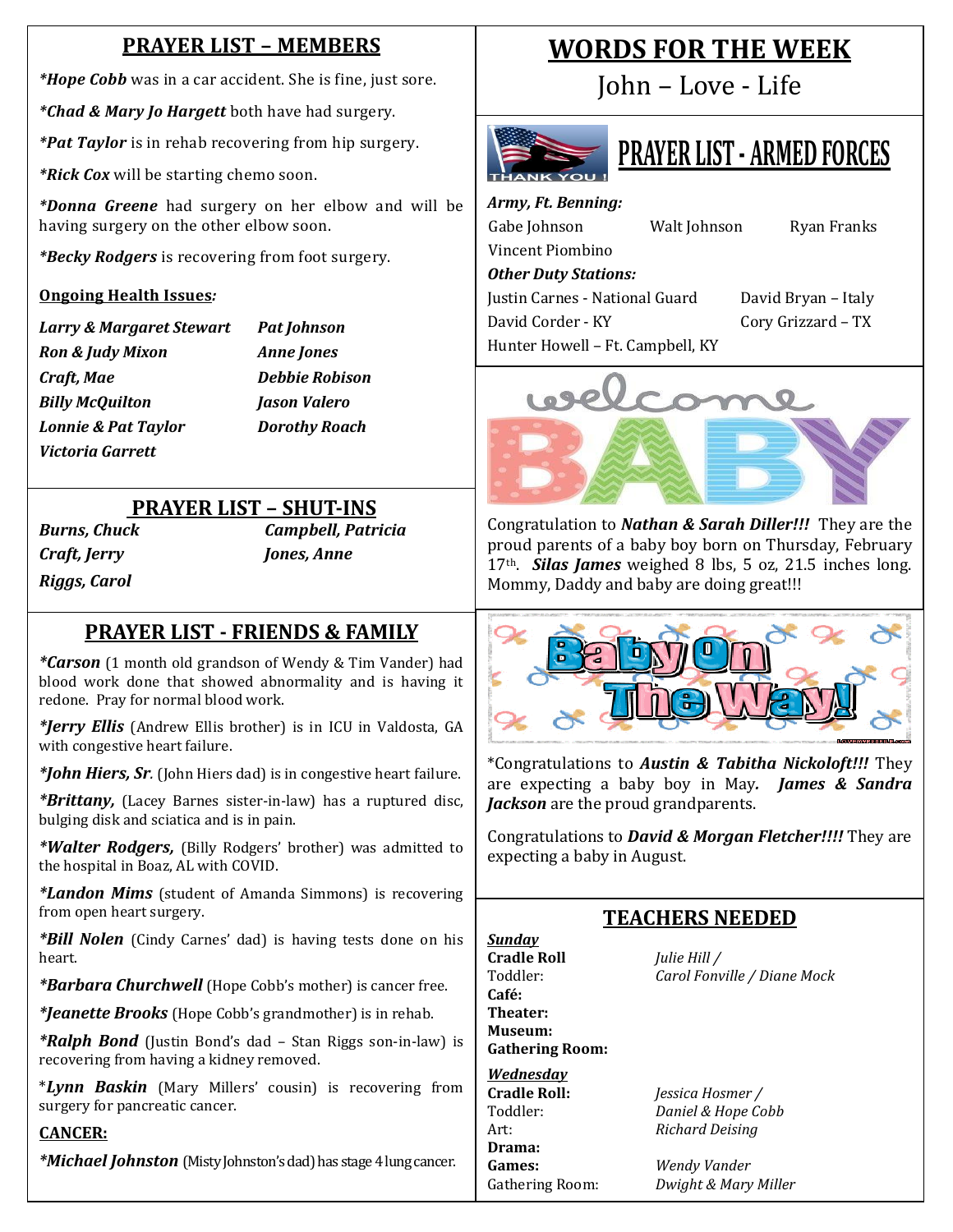

## **BROWN BAG OF COLUMBUS**

The Brown Bag item for this month is 500 **BOXES OF MACARONI AND CHEESE.** Deadline will be March 9th. You can also make a \$\$ donation and give to *Billy or Becky Rodgers*.



### **LADS TO LEADERS**

February 20 L2L Workshop & Potluck

February 27 L2L Pizza Party and kick off for Bible Bowl and Puppets.

### **LADIES MEETING**

There will be a Ladies Meeting to discuss an upcoming Ladies Day on Wednesday, February 23<sup>rd</sup> at 6pm in the Young Pros Classroom. If you are interested in helping, please attend.

## **LADIES BIBLE CLASS**

Ladies Bible Class will meet on Tuesday at the church house at 10am.

#### **THURSDAY NIGHT BIBLE STUDY**

Thursday Night Bible Study will meet at 7pm at the church house.



| L2L Pizza party/Bible Bowl/Puppets | Feb 27   |
|------------------------------------|----------|
| Ladies Bible Class 10am            | March 1  |
| Thursday Bible Study 7pm           | March 3  |
| Bus Driver Bible Study 9am         | March 5  |
| Ladies Bible Class 10am            | March 8  |
| Brown Bag Deadline                 | March 9  |
| Thursday Bible Study 7pm           | March 10 |
| Time Change-Spring Forward         | March 13 |
| Ladies Bible Class 10am            | March 15 |
| St. Patrick's Day                  | March 17 |
| Thursday Bible Study 7pm           | March 17 |
| Bus Driver Bible Study 9am         | March 19 |
| Ladies Bible Class 10am            | March 22 |
| Ladies Day Meeting 6pm             | March 23 |
| Thursday Bible Study 7pm           | March 24 |
| Ladies Bible Class 10am            | March 29 |
|                                    |          |



## **Staying in Touch with YOUth**

## **It's Raining Fish?**

You've heard the expression, "It's raining cats and dogs!" haven't you? Of course, you realize that when someone makes that statement, you don't go running outside in hopes of claiming a free pet or that you need to be careful not to step in a "poodle!" We know that phrase is just an expression indicating that it's raining really hard. But what if someone were to tell you, "It's raining fish!"? You wouldn't be tempted to get your rod and reel and bait and stand outside hoping to catch your dinner, would you? Believe it or not, back in 2021 in Texarkana, Texas, it really did rain fish from the sky! I don't know if that the citizens of that town thought that they were receiving a bounty from above in the form of sushi, fish sticks or yummy filets, but I have to imagine that the downpour of fish surprised and even shocked quite a few people!

 Now while I have never lived anywhere where such a phenomenon has occurred, I do know that every day I exist, I am treated to a bounty from above! For from heaven's throne, I am given grace, I am showered with love, and I'm allowed to rejoice in a downpour of providence. Because "every good and perfect gift come from above" (Jas. 1:17), I know God will send comfort when I'm sorrow, a friend when I'm lonely and an encourager when I feel down. Showers of blessings will fill my life and among those good gifts will be forgiveness when I've repented from a wayward action, knowing that Almighty God is listening to my prayers (and answers them in the ways that are best for me), and assuring me that in the midst, all will be okay (cf. Rom. 8:28-38). I may never see fish coming from the sky, by my heart tells me I will daily see good gifts come from above!

Richard Deising